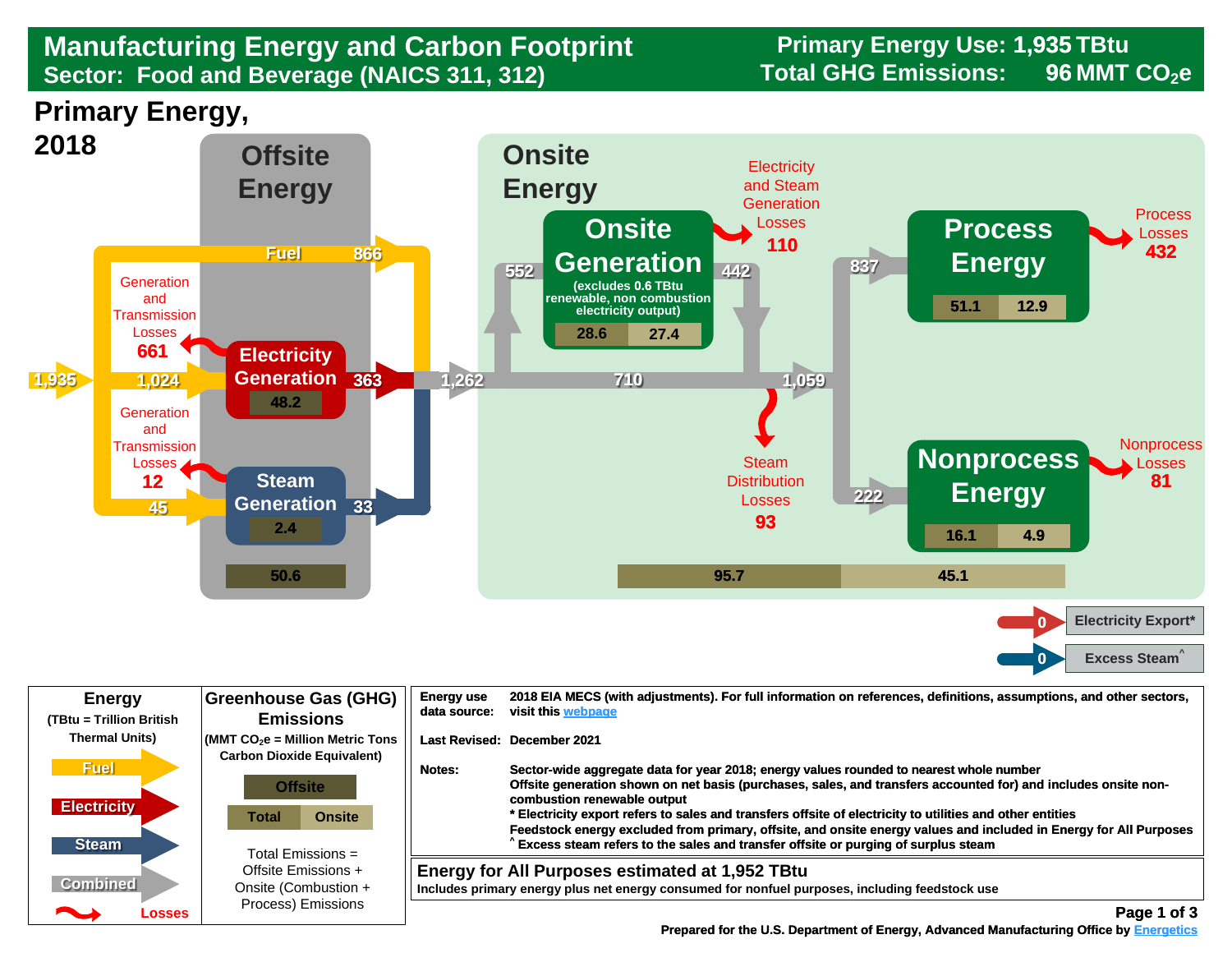**Manufacturing Energy and Carbon Footprint Cancel Consite Energy Use: 1,<br>Sector: Food and Beverage (NAICS 311, 312) Sector: Food and Beverage (NAICS 311, 312)** 

**Onsite Energy Use: 1,262 TBtu 45**



 **[Prepared for the U.S. Department of Energy, Advanced Manufacturing Office by Energetics](https://www.energetics.com/) Energetics**